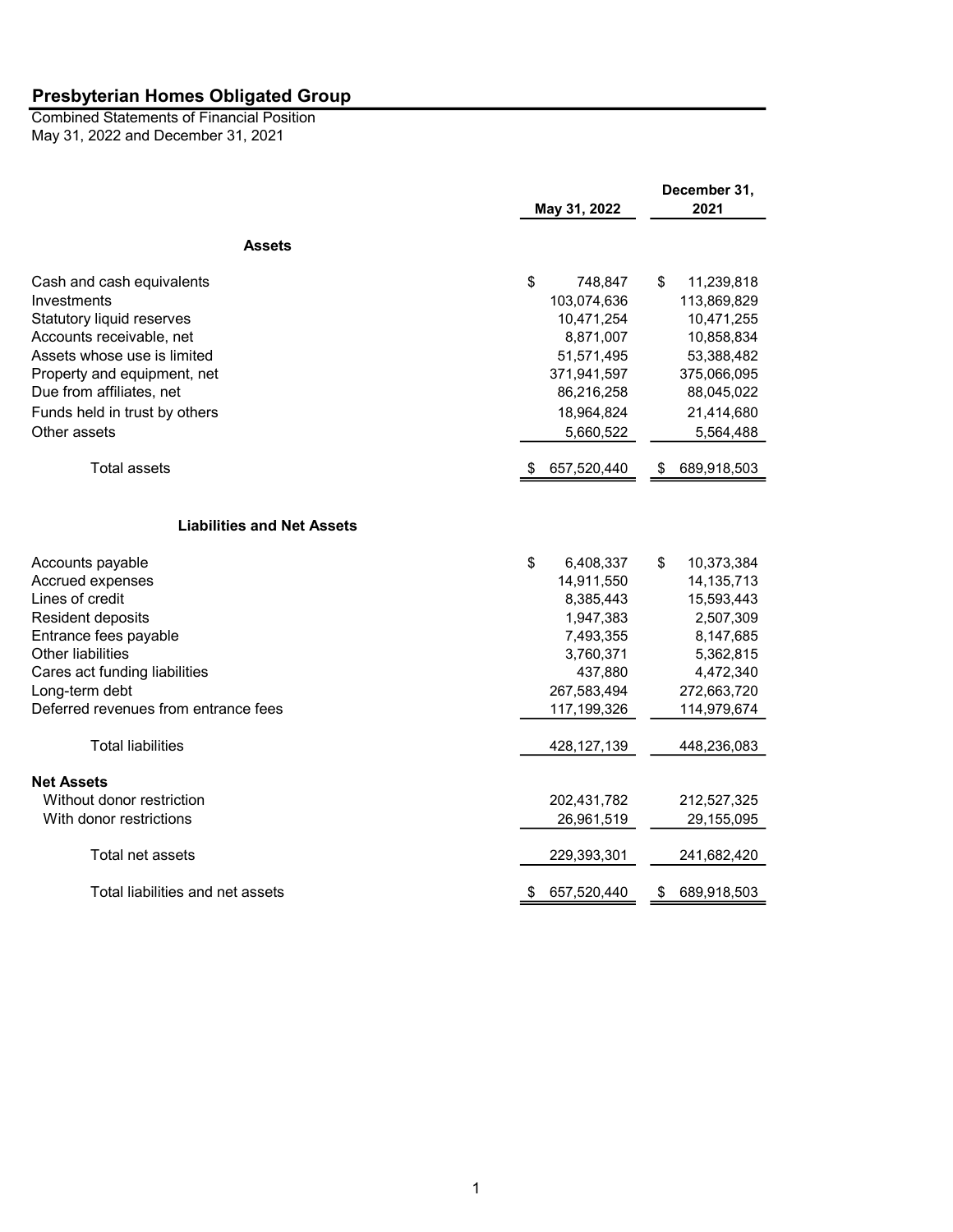Combined Statements of Operations and Changes in Net Assets Period ended May 31, 2022 and year ended December 31, 2021

|                                                                                    | May 31, 2022                  | December 31,<br>2021        |  |
|------------------------------------------------------------------------------------|-------------------------------|-----------------------------|--|
| <b>Net Assets Without Donor Restrictions</b><br>Revenues, gains and other support: |                               |                             |  |
| Resident services:<br><b>Resident services</b><br>Amortization of entrance fees    | \$<br>68,588,484<br>6,642,431 | \$174,338,100<br>18,993,628 |  |
| Total resident services                                                            | 75,230,915                    | 193,331,728                 |  |
| Contributions, gifts, grants and bequests                                          | 224,903                       | 1,330,159                   |  |
| Other revenues                                                                     | 771,050                       | 5,742,262                   |  |
| Government grants                                                                  | 2,000,000                     | 7,515,900                   |  |
| Government stimulus<br>Net assets released from restrictions                       | 84,266<br>142,907             | 4,799,292<br>992,913        |  |
| Total operating revenues and other support                                         | 78,454,041                    | 213,712,254                 |  |
| Expenses:                                                                          |                               |                             |  |
| Nursing services                                                                   | 21,868,877                    | 55,328,956                  |  |
| Rehabilitation                                                                     | 3,848,457                     | 13,025,251                  |  |
| Recreation and special services                                                    | 1,391,521                     | 3,805,588                   |  |
| Pharmacy                                                                           | 1,113,006                     | 2,651,932                   |  |
| Social services                                                                    | 358,706                       | 940,602                     |  |
| Physician services                                                                 | 288,097                       | 742,482                     |  |
| <b>Food Services</b>                                                               | 8,409,295                     | 22,037,415                  |  |
| Building operations and maintenance                                                | 10,561,354                    | 26,859,867                  |  |
| Housekeeping                                                                       | 1,337,765                     | 3,786,145                   |  |
| Laundry and linen                                                                  | 397,022                       | 1,169,109                   |  |
| General and administrative                                                         | 12,185,910                    | 31,446,154                  |  |
| Employee benefits                                                                  | 4,034,761                     | 7,843,468                   |  |
| Interest                                                                           | 2,961,410                     | 7,084,265                   |  |
| Depreciation                                                                       | 10,196,546                    | 23,836,080                  |  |
| Amortization                                                                       | 117,751                       | 282,601                     |  |
| Fundraising                                                                        | 278,160                       | 700,094                     |  |
| Total expenses                                                                     | 79,348,638                    | 201,540,009                 |  |
| Unusual non-recurring expenses - COVID-19                                          | 831,003                       | 2,101,279                   |  |
| Operating (loss) income before gains                                               | (1,725,600)                   | 10,070,966                  |  |
| Gain on sale of community and disposals of property and                            |                               |                             |  |
| equipment                                                                          |                               | 14,615,126                  |  |
| Loss on impairment of asset                                                        |                               | (2,350,230)                 |  |
| Operating (loss) income                                                            | (1,725,600)                   | 22,335,862                  |  |
| Other income (loss):                                                               |                               |                             |  |
| Investment income, net of investment expense                                       | 709,029                       | 2,800,155                   |  |
| Realized gain on investments                                                       | 128,052                       | 3,716,532                   |  |
| Unrealized (loss) gain on investments                                              | (9,207,024)                   | 11,470,916                  |  |
| Loss on early extinguishment of debt                                               |                               | (1,518,104)                 |  |
| Total other income (loss)                                                          | (8,369,943)                   | 16,469,499                  |  |
| Revenues (less than) in excess of expenses                                         | (10,095,543)                  | 38,805,361                  |  |
| Transfer to affiliated entity                                                      |                               | (3,330,234)                 |  |
| (Decrease) increase in net assets without donor restrictions                       | (10,095,543)                  | 35,475,127                  |  |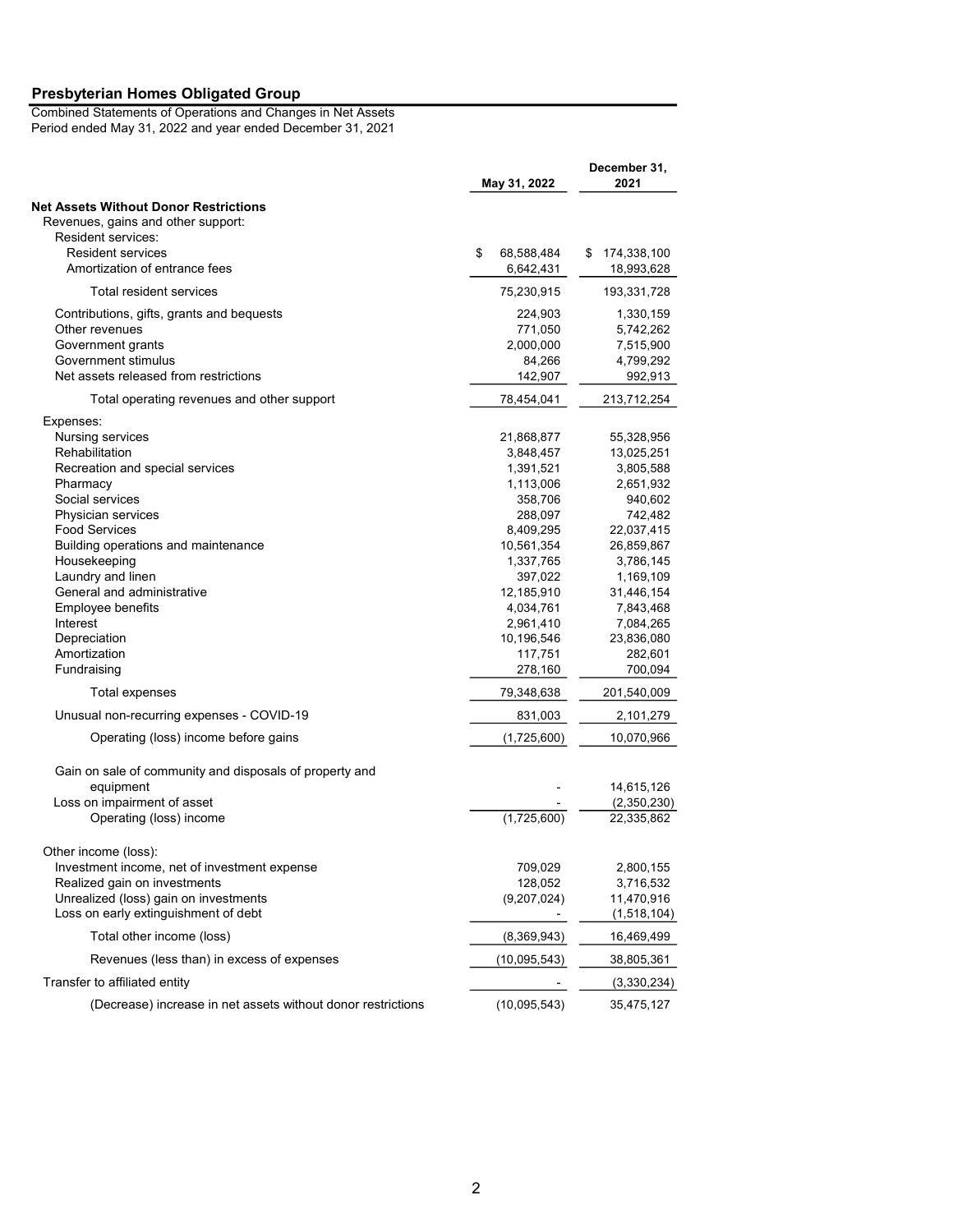Combined Statements of Operations and Changes in Net Assets Period ended May 31, 2022 and year ended December 31, 2021

|                                                              | May 31, 2022      | December 31,<br>2021 |  |
|--------------------------------------------------------------|-------------------|----------------------|--|
| <b>Net Assets With Donor Restrictions</b>                    |                   |                      |  |
| Contributions, gifts, grants and bequests                    | \$<br>435,850     | \$<br>666,920        |  |
| Investment income, net of investment expense                 | 20.389            | 61,061               |  |
| Unrealized (loss) gain on investments                        | (2,506,908)       | 1,664,178            |  |
| Net assets released from restrictions                        | (142,907)         | (992, 913)           |  |
| (Decrease) increase in net assets with<br>donor restrictions | (2, 193, 576)     | 1,399,246            |  |
|                                                              |                   |                      |  |
| Change in net assets                                         | (12, 289, 119)    | 36,874,373           |  |
| <b>Net Assets, Beginning</b>                                 | 241,682,420       | 204,808,047          |  |
| Net Assets, Ending                                           | 229.393.301<br>\$ | 241.682.420<br>S     |  |